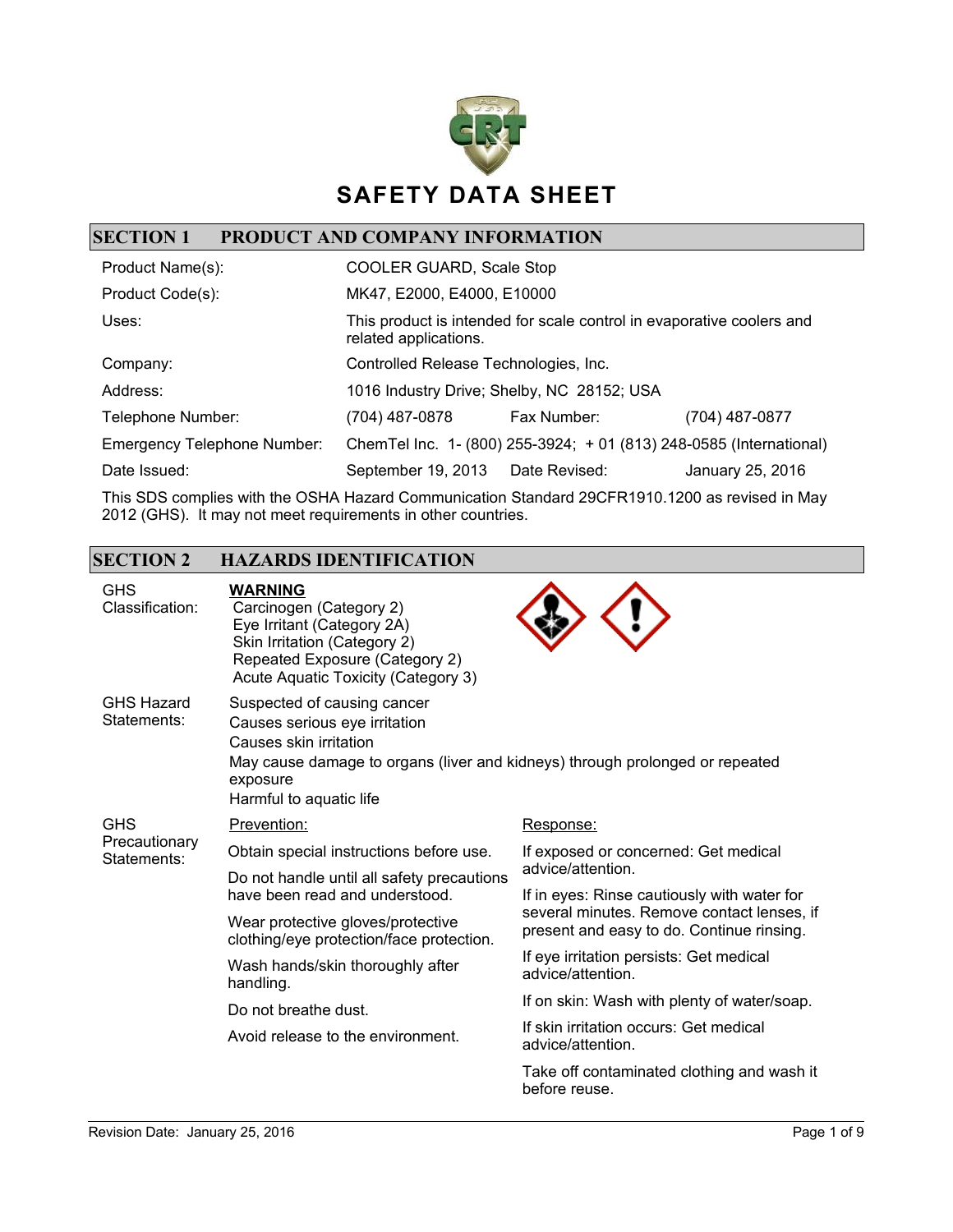### **SECTION 2 HAZARDS IDENTIFICATION**

Store locked up.

Storage:

Get medical advice/attention if you feel unwell.

Collect spillage.

Disposal:

Dispose of contents/container in accordance with local/regional/national/international regulations.

GHS Assessment: Approximately 1% of this mixture consists of ingredient(s) of unknown acute toxicity. Approximately 3-7% of the mixture consists of ingredient(s) of unknown hazards to the aquatic environment.

#### **SECTION 3 COMPOSITION / INGREDIENTS**

| <b>Component</b>           | <b>CAS Number</b> | <b>EC Number</b> | Concentration |
|----------------------------|-------------------|------------------|---------------|
| <b>Functional polymers</b> | Proprietary       |                  | $55 - 75%$    |
| Organic phosphonate        | Proprietary       |                  | $10 - 20%$    |
| Cocamide diethanolamine    | 68603-42-9        | 271-657-0        | $10 - 25%$    |
| Surfactant                 | Proprietary       |                  | $3 - 7%$      |
| Diethanolamine             | $111 - 42 - 2$    | 203-868-0        | $1 - 3%$      |

Trade Secret Claims: Specific chemical identity and/or exact percentage (concentration) of components has been withheld as a trade secret.

#### **SECTION 4 FIRST AID MEASURES**

| First Aid - Eyes:               | In case of contact, immediately flush eyes with plenty of water for at least 15<br>minutes. Get medical attention, if irritation develops.                                                                                                                                                                                                                                                                       |
|---------------------------------|------------------------------------------------------------------------------------------------------------------------------------------------------------------------------------------------------------------------------------------------------------------------------------------------------------------------------------------------------------------------------------------------------------------|
| First Aid - Skin:               | In case of contact, immediately flush skin with plenty of soap and water for at least<br>15 minutes while removing contaminated clothing and shoes. Get medical<br>attention immediately if irritation or rash develops and/or persists. Wash<br>contaminated clothing before reuse.                                                                                                                             |
| First Aid - Ingestion:          | If swallowed and feel unwell, call a physician or poison control center. DO NOT<br>induce vomiting unless directed to do so by a physician or poison control center. If<br>victim is fully conscious, give a cupful of water. Never give anything by mouth to<br>an unconscious person.                                                                                                                          |
| First Aid - Inhalation:         | If respiratory symptoms or other symptoms of exposure develop, move victim away<br>from source of exposure and into fresh air. If symptoms persist, seek immediate<br>medical attention. If victim is not breathing, clear airway and immediately begin<br>artificial respiration. If breathing difficulties develop, oxygen should be<br>administered by qualified personnel. Seek immediate medical attention. |
| Effects - Acute and<br>Delayed: | Important Symptoms / Tissue inflammation, rash, nausea.                                                                                                                                                                                                                                                                                                                                                          |
| Advice to Physician:            | Treat symptomatically.                                                                                                                                                                                                                                                                                                                                                                                           |

#### **SECTION 5 FIRE FIGHTING MEASURES**

Extinguishing Media: Treat surrounding material. Water spray, dry chemical, carbon dioxide, or foam is recommended. Carbon dioxide can displace oxygen. Use caution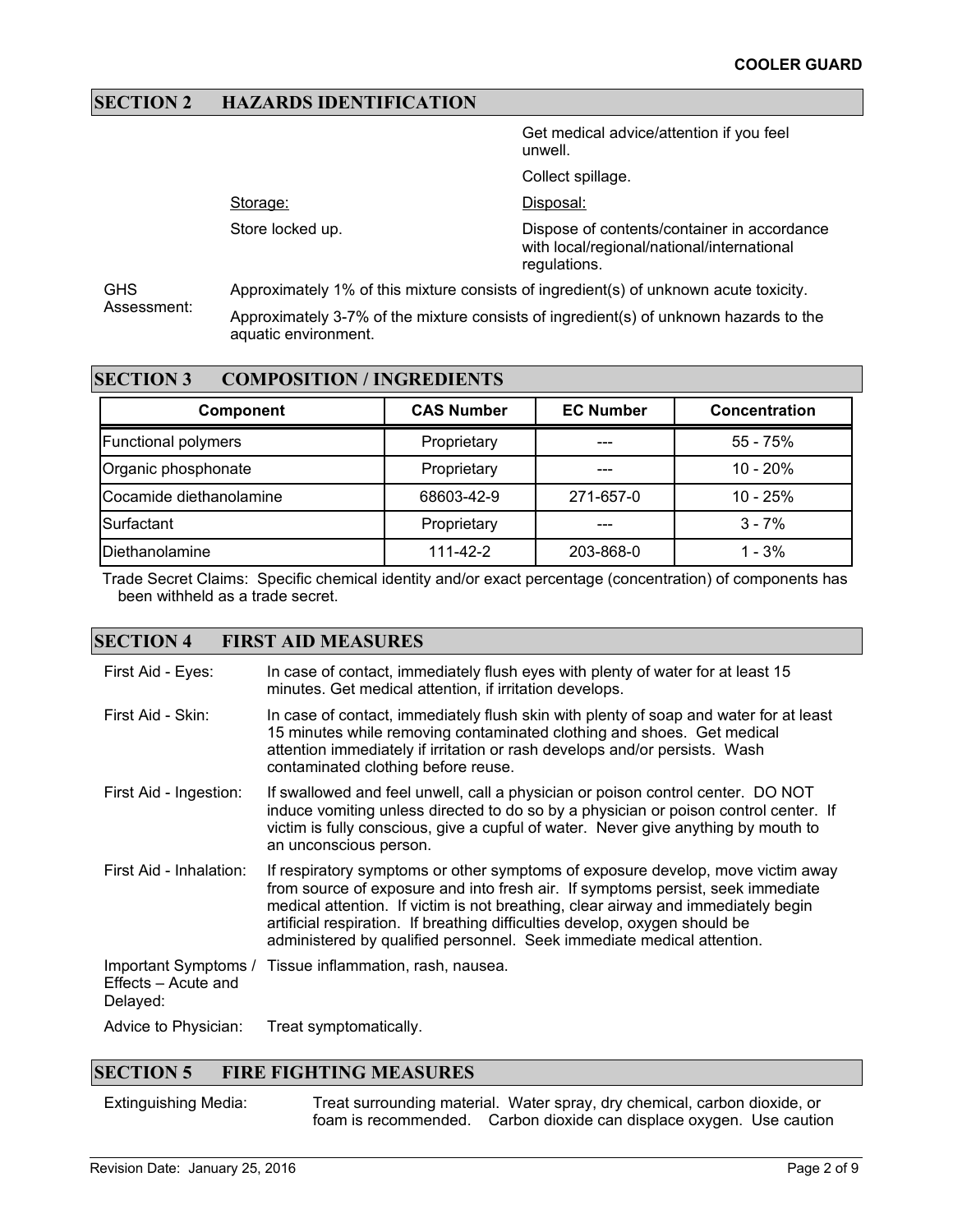## **SECTION 5 FIRE FIGHTING MEASURES**

when applying carbon dioxide in confined spaces.

| Specific Hazards:                                         | This product is not combustible. This product may give rise to hazardous<br>vapors in a fire. Vapors/fumes may be irritating, corrosive and/or toxic. |
|-----------------------------------------------------------|-------------------------------------------------------------------------------------------------------------------------------------------------------|
| Protective equipment and<br>procedures for fire-fighters: | Wear full protective clothing and self-contained breathing apparatus.                                                                                 |
| <b>Additional Advice:</b>                                 | None.                                                                                                                                                 |

## **SECTION 6 ACCIDENTAL RELEASE MEASURES**

| Spill Procedures:                 | Sweep up spilled material and transfer into suitable containers for recovery<br>or disposal. Finally flush area with water.                                                                                            |
|-----------------------------------|------------------------------------------------------------------------------------------------------------------------------------------------------------------------------------------------------------------------|
| <b>Personal Precautions:</b>      | Wear suitable protective clothing.                                                                                                                                                                                     |
| <b>Environmental Precautions:</b> | Prevent the material from entering drains or water courses. Do not<br>discharge directly to a water source. Advise Authorities if spillage has<br>entered watercourse or sewer or has contaminated soil or vegetation. |

## **SECTION 7 HANDLING AND STORAGE**

| Handling:          | Wear appropriate personal protection (See Section 8) when handling this material.<br>The work area must be equipped with a safety shower and eye wash station. If<br>exposed to the solution, avoid contact with skin and eyes. Wash thoroughly after<br>handling solution. |
|--------------------|-----------------------------------------------------------------------------------------------------------------------------------------------------------------------------------------------------------------------------------------------------------------------------|
| Storage:           | Keep container(s) tightly closed. Use and store this material at temperatures below<br>60°C (140°F) away from heat, direct sunlight and hot metal surfaces. Keep from<br>freezing. Keep away from any incompatible materials (see Section 10).                              |
| Additional Advice: | Store in original container. Store as directed by the manufacturer.                                                                                                                                                                                                         |

## **SECTION 8 EXPOSURE CONTROLS AND PERSONAL PROTECTION**

| Occupational Exposure<br>Standards:     | Exposure limits are listed below, if they exist.                                                                                                                                                                 |
|-----------------------------------------|------------------------------------------------------------------------------------------------------------------------------------------------------------------------------------------------------------------|
| Functional polymers:                    | (as Particulates not otherwise regulated)<br>OSHA PEL: 15 mg/m3 TWA (total).<br>OSHA PEL: 5 mg/m3 TWA (respirable fraction).                                                                                     |
| Organic phosphonate:                    | None.                                                                                                                                                                                                            |
| Cocamide<br>diethanolamine:             | None.                                                                                                                                                                                                            |
| Surfactant:                             | None.                                                                                                                                                                                                            |
| Diethanolamine:                         | ACGIH: 2mg/m3 TWA TLV.<br>NIOSH REL: 3 ppm TWA.                                                                                                                                                                  |
| <b>Engineering Control</b><br>Measures: | Engineering methods to prevent or control exposure are preferred. Methods<br>include process or personnel enclosure, mechanical ventilation (local<br>exhaust), and control of process conditions.               |
| <b>Respiratory Protection:</b>          | A NIOSH certified air purifying respirator with suitable particulate filtering<br>capability may be used under conditions where airborne concentrations are<br>expected to exceed exposure limits.               |
| Hand Protection:                        | The use of gloves impervious to the specific material handled is advised to<br>prevent skin contact, possible irritation and skin damage (see glove<br>manufacturer literature for information on permeability). |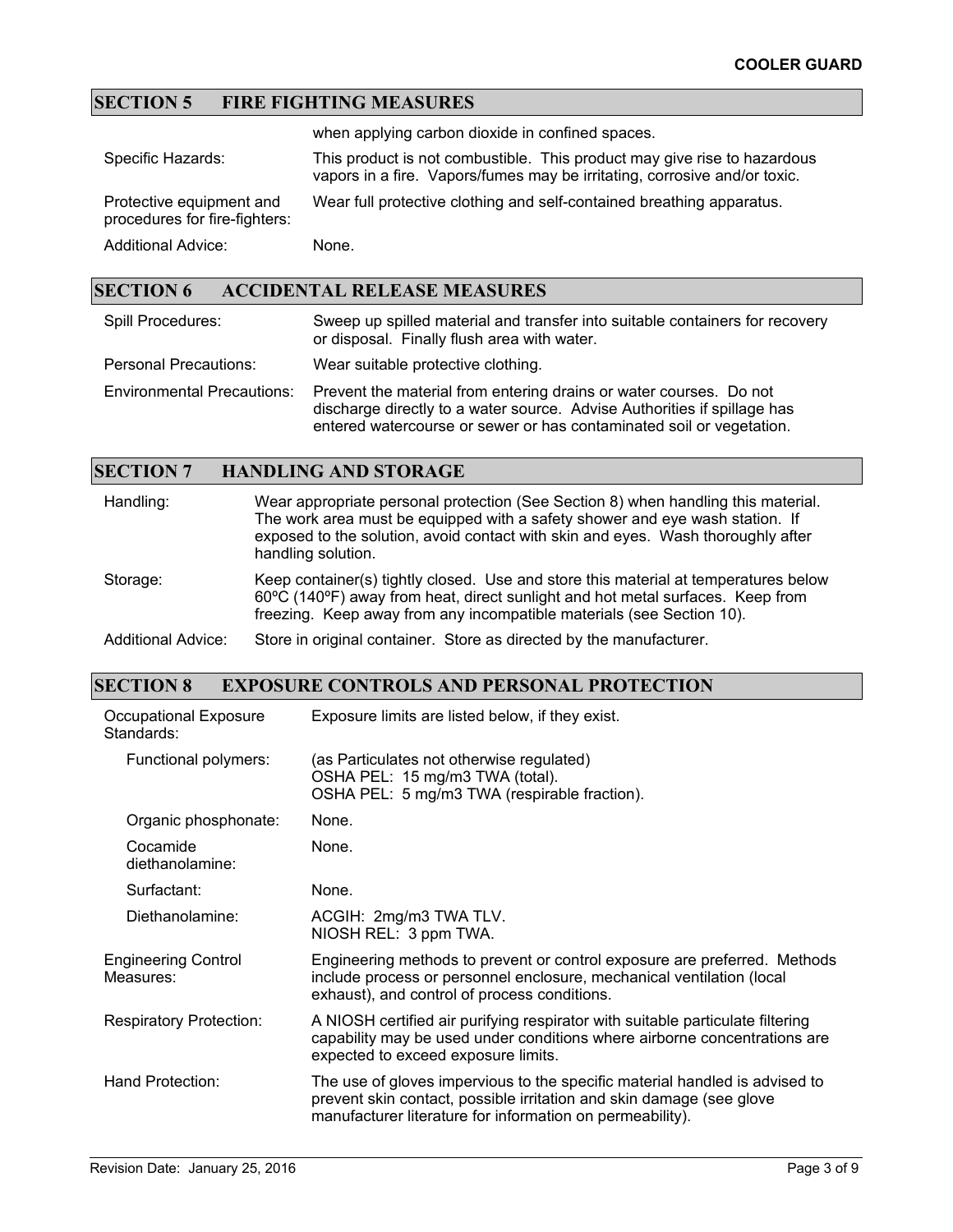## **SECTION 8 EXPOSURE CONTROLS AND PERSONAL PROTECTION**

| Eve Protection:         | Approved eye protection (safety glasses with side-shields or goggles) to<br>safeguard against potential eye contact, irritation, or injury is recommended.<br>Depending on conditions of use, a face shield may be necessary. |
|-------------------------|-------------------------------------------------------------------------------------------------------------------------------------------------------------------------------------------------------------------------------|
| <b>Body Protection:</b> | Impervious clothing should be worn as needed to prevent skin contact.                                                                                                                                                         |

### **SECTION 9 PHYSICAL AND CHEMICAL PROPERTIES**

| <b>Physical State:</b>                        | Solid                                       |
|-----------------------------------------------|---------------------------------------------|
| Color:                                        | Pale brown                                  |
| Odor:                                         | Characteristic                              |
| Odor Threshold:                               | Not available.                              |
| pH:                                           | Not available.                              |
| Melting Point/Range (°C/°F):                  | Not available.                              |
| Boiling Point/Range (°C/°F):                  | $>100^{\circ}$ C / $>212^{\circ}$ F         |
| Flash Point (PMCC) (°C/°F):                   | > 134°C / > 273.2°F                         |
| Evaporation Rate:                             | Not available.                              |
| Flammability / Explosivity Limits in Air (%): | Not available.                              |
| Vapor Pressure:                               | Negligible $(< 1$ mmHg)                     |
| Vapor Density (Air = 1):                      | Not available.                              |
| <b>Relative Density:</b>                      | 1.2 $g/cm3$ (25 $^{\circ}$ C)               |
| Solubility in Water:                          | Partly soluble (> 45%)                      |
| <b>Partition Coefficient:</b>                 | Not available.                              |
| Autoignition Temperature (°C/°F):             | Not available.                              |
| Decomposition Temperature (°C/°F):            | Not available.                              |
| Viscosity:                                    | Not available.                              |
| <b>Explosive Properties:</b>                  | None.                                       |
| <b>Oxidizing Properties:</b>                  | None.                                       |
| Volatile Organic Content (VOC) (g/l):         | ca. 150-240 g/l (as defined by 40CFR51.100) |

## **SECTION 10 STABILITY AND REACTIVITY**

| Reactivity:                          | Product will not undergo additional reaction.                                                                                  |
|--------------------------------------|--------------------------------------------------------------------------------------------------------------------------------|
| Stability:                           | Stable under normal storage conditions.                                                                                        |
| Hazardous Polymerization:            | Will not occur.                                                                                                                |
| Conditions to Avoid:                 | Contact with incompatible materials, excessive heat.                                                                           |
| Incompatibilities:                   | Oxidizing agents, strong acids, strong bases, halides.                                                                         |
| Hazardous Decomposition<br>Products: | Oxides of carbon, oxides of nitrogen, oxides of sulfur, oxides of<br>phosphorus, oxides of silicon, amines, toxic by-products. |

## **SECTION 11 TOXICOLOGICAL INFORMATION**

*If available, toxicity data for the product is given; otherwise component data is listed.*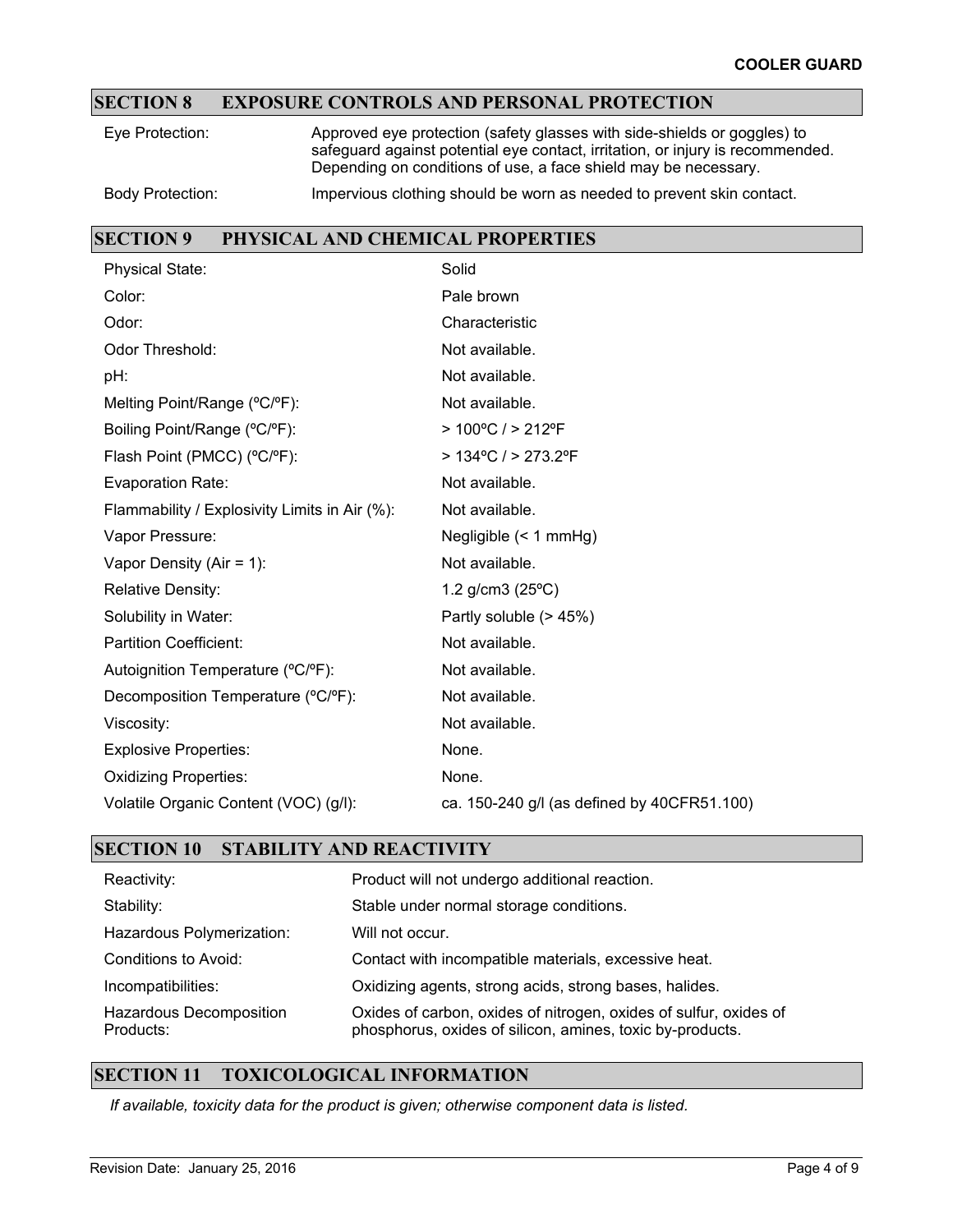# **SECTION 11 TOXICOLOGICAL INFORMATION**

| <b>Acute Toxicity:</b>                | This product is not expected to be appreciably toxic.<br>(Functional polymers) Oral acute toxicity estimate (ATE) > 3500 mg/kg;<br>Dermal acute toxicity estimate (ATE) > 2500 mg/kg (estimated from<br>polymer data and analogous polymer values)<br>(Organic phosphonate) Oral LD50 (rat) > 1000 mg/kg; Dermal LD50 (rabbit)<br>> 1000 mg/kg<br>(Cocamide diethanolamine) Oral LD50 (rat) 12.2 g/kg; Dermal LD50 (rabbit)<br>$> 2$ g/kg<br>(Surfactant) Oral LD50 (rat) > 5000 mg/kg; Dermal LD50 (rabbit) > 2000<br>mg/kg<br>(Diethanolamine) Oral LD50 (rat) 710-1800 mg/kg; Dermal LD50 (rabbit) 13<br>g/kg                                                                                                                                                                                                  |
|---------------------------------------|-------------------------------------------------------------------------------------------------------------------------------------------------------------------------------------------------------------------------------------------------------------------------------------------------------------------------------------------------------------------------------------------------------------------------------------------------------------------------------------------------------------------------------------------------------------------------------------------------------------------------------------------------------------------------------------------------------------------------------------------------------------------------------------------------------------------|
| Skin Corrosion / Irritation:          | The product is expected to be irritating to the skin.<br>(Functional polymers) Moderately irritating to skin (estimated from rabbit data<br>and data for analogous polymer).<br>(Organic phosphonate) No data.<br>(Cocamide diethanolamine) Moderately irritating to skin (rabbit).<br>(Surfactant) Not irritating to skin (rabbit).<br>(Diethanolamine) Irritating to skin (rabbit).                                                                                                                                                                                                                                                                                                                                                                                                                             |
| Serious Eye Damage /<br>Irritation:   | The product is expected to be severely irritating to the eyes with possible<br>damage upon prolonged or repeated exposures.<br>(Functional polymers) Irritating to eye (estimated from rabbit data and data for<br>analogous polymer).<br>(Organic phosphonate) No data.<br>(Cocamide diethanolamine) Severely irritating to eye with potential damage<br>(rabbit).<br>(Surfactant) Slightly irritating to eye (rabbit).<br>(Diethanolamine) Damaging to eyes, particularly at concentration greater<br>than 15%.                                                                                                                                                                                                                                                                                                 |
| Respiratory or Skin<br>Sensitization: | The product is not expected to be dermally sensitizing; however, certain<br>individuals may experience allergic reactions to residual monomer content.<br>(Functional polymers) Not dermally sensitizing (guinea pig) (analogous<br>polymer and data).<br>(Organic phosphonate) No data.<br>(Cocamide diethanolamine) Not dermally sensitizing (guinea pig).<br>(Surfactant) No data.<br>(Diethanolamine) Not dermally sensitizing (guinea pig and human).                                                                                                                                                                                                                                                                                                                                                        |
| Mutagenicity:                         | This product is not expected to be mutagenic.<br>(Functional polymers) Not mutagenic (Ames test system) (analogous polymer<br>and data).<br>(Organic phosphonate) Not mutagenic in a standard battery of genetic<br>toxicological tests.<br>(Cocamide diethanolamine) Not mutagenic (Ames test systems with and<br>without activation). Did not induce chromosomal aberrations or sister<br>chromatid exchanges with or without metabolic activation in Chinese<br>hamster ovary cells. Inconclusive results were observed in mouse<br>lymphoma forward mutation assays.<br>(Surfactant) Not mutagenic (Ames test system).<br>(Diethanolamine) Not mutagenic (Ames, rat liver cell, Chinese Hamster ovary<br>E. coli and mammalian cell gene mutation, mouse lymphoma test<br>systemswtih or without activation). |
| Carcinogenicity:                      | This product may be carcinogenic.<br>(Functional polymers) No data.<br>(Organic phosphonate) No data.<br>(Cocamide diethanolamine) Liver and kidney tumors developed in mice, but<br>this increase was attributed to free diethanolamine present. Equivocal                                                                                                                                                                                                                                                                                                                                                                                                                                                                                                                                                       |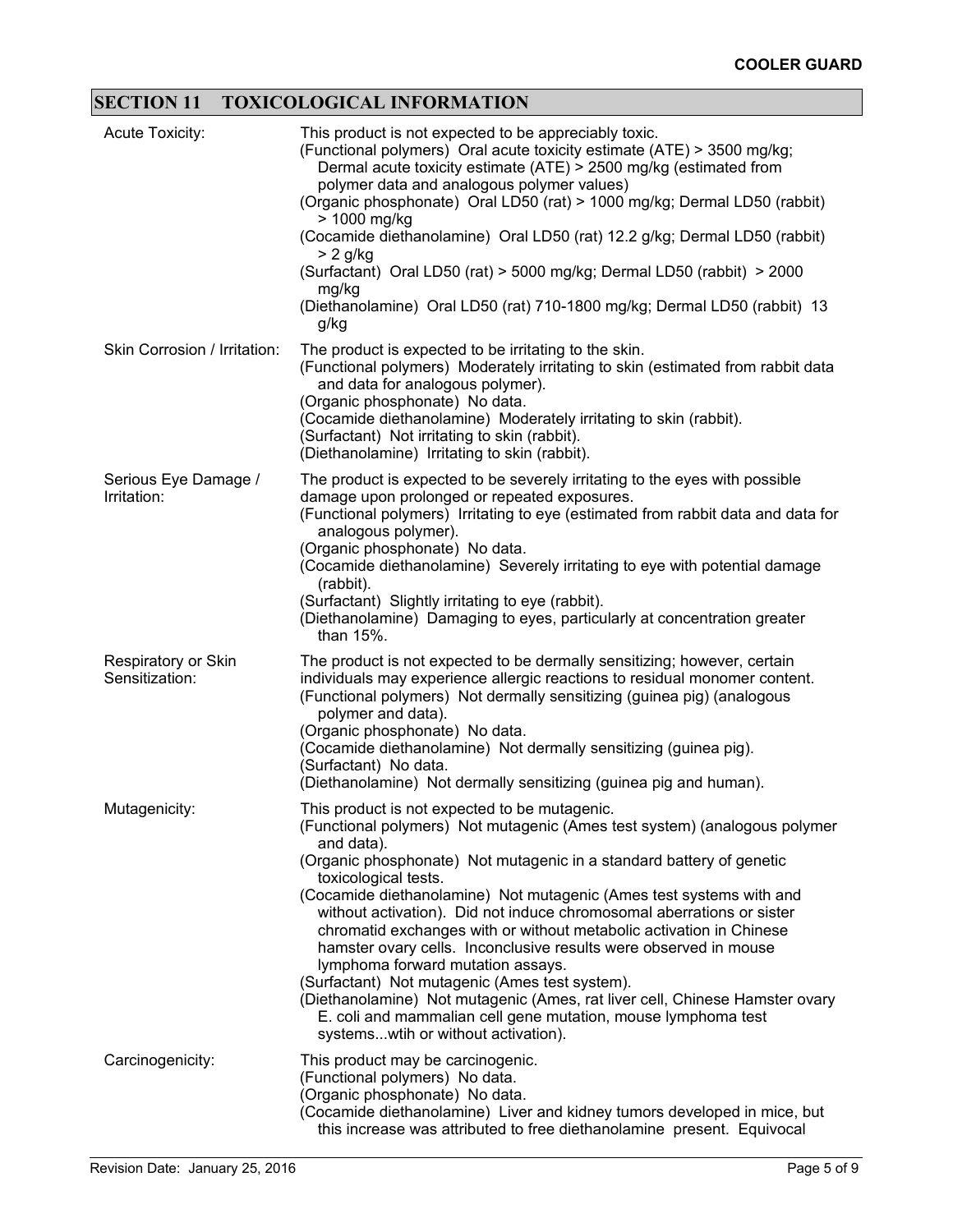## **SECTION 11 TOXICOLOGICAL INFORMATION**

|                                                                                                           | evidence in rats. Determined to be possibly carcinogenic to humans (EPA<br>and IARC).<br>(Surfactant) No data.<br>(Diethanolamine) Increased liver and kidney tumors developed in rats.<br>Determined to be possibly carcinogenic to humans (IARC and NTP).                                                                                                                                                                                                                                                               |
|-----------------------------------------------------------------------------------------------------------|---------------------------------------------------------------------------------------------------------------------------------------------------------------------------------------------------------------------------------------------------------------------------------------------------------------------------------------------------------------------------------------------------------------------------------------------------------------------------------------------------------------------------|
| Reproductive /<br>Developmental Toxicity:                                                                 | This product is not expected to be developmentally harmful.<br>(Functional polymers) No data.<br>(Organic phosphonate) No data.<br>(Cocamide diethanolamine) Skeletal retardation in rat fetuses were<br>considered to be incidental because the values were within the normal<br>range of variation for this strain (oral administration). NOAEL: 1000<br>mg/kg/day.<br>(Surfactant) No data.<br>(Diethanolamine) No treatment-related morphological abnormalities in pups<br>were detected in orally administered rats. |
| Chronic/Subchronic<br><b>Toxicity: Specific Target</b><br>Organ/Systemic Toxicity -<br>Single Exposure:   | (Functional polymers) High exposures may cause kidney effects (analogous<br>polymer and data).<br>(Organic phosphonate) No data.<br>(Cocamide diethanolamine) No pathological changes were observed in the<br>liver and kidneys of mice (dermal application). Kidney damage was noted<br>in rats at higher dose rates (200 and 400 mg/kg).<br>(Surfactant) No adverse effects anticipated based on similar compounds.<br>(Diethanolamine) No data.                                                                        |
| Chronic/Subchronic<br><b>Toxicity: Specific Target</b><br>Organ/Systemic Toxicity -<br>Repeated Exposure: | (Functional polymers) Two-year feeding studies on rats and dogs yielded no<br>adverse health affects (analogous polymer and data).<br>(Organic phosphonate) No data.<br>(Cocamide diethanolamine) No data.<br>(Surfactant) No data.<br>(Diethanolamine) Liver and kidney damage and abnormalities were observed<br>in rats by inhalation and oral administration. Decreased sperm motility and<br>sperm count resulted in male rats.                                                                                      |
| <b>Aspiration Hazard:</b>                                                                                 | This product is not expected to be an aspiration hazard.                                                                                                                                                                                                                                                                                                                                                                                                                                                                  |
| Additional Information:                                                                                   | None.                                                                                                                                                                                                                                                                                                                                                                                                                                                                                                                     |

## **SECTION 12 ECOLOGICAL INFORMATION**

*If available, ecological data for the product is given; otherwise component data is listed.*

| <b>Acute Ecotoxicity:</b> | This product may be harmful to aquatic species.<br>(Functional polymers) LC50 (fathead minnow & Rainbow trout) > 550<br>mg/l/96h; EC50 (Daphnia magna) > 520 mg/l/48h; EC50 (algae) > 50<br>mg/l/96 hr (analogous polymer and data).<br>(Organic phosphonate) LC50 (Labeo boga) > 250 mg/l/48 hr; EC50<br>(Daphnia magna) 130 mg/l/24 hr.<br>(Cocamide diethanolamine) LC50 (Zebra fish) 3.6 mg/l/96h; EC50 (Daphnia<br>magna) 3.3 mg/l/24 hr; EC50 (algae) 2.2 mg/l/72 hr.<br>(Surfactant) No data.<br>(Diethanolamine) LC50 (Goldfish) 800 mg/l/24 hr; EC50 (Daphnia magna)<br>77.5 mg/l/48h; EC50 (algae) 7.8-75 mg/l/72h. |
|---------------------------|-------------------------------------------------------------------------------------------------------------------------------------------------------------------------------------------------------------------------------------------------------------------------------------------------------------------------------------------------------------------------------------------------------------------------------------------------------------------------------------------------------------------------------------------------------------------------------------------------------------------------------|
| Mobility:                 | (Functional polymers) No data.<br>(Organic phosphonate) No data.<br>(Cocamide diethanolamine) No data.<br>(Surfactant) No data.<br>(Diethanolamine) Should leach in soil. Extremely mobile in soil (Koc<br>estimated to be 4).                                                                                                                                                                                                                                                                                                                                                                                                |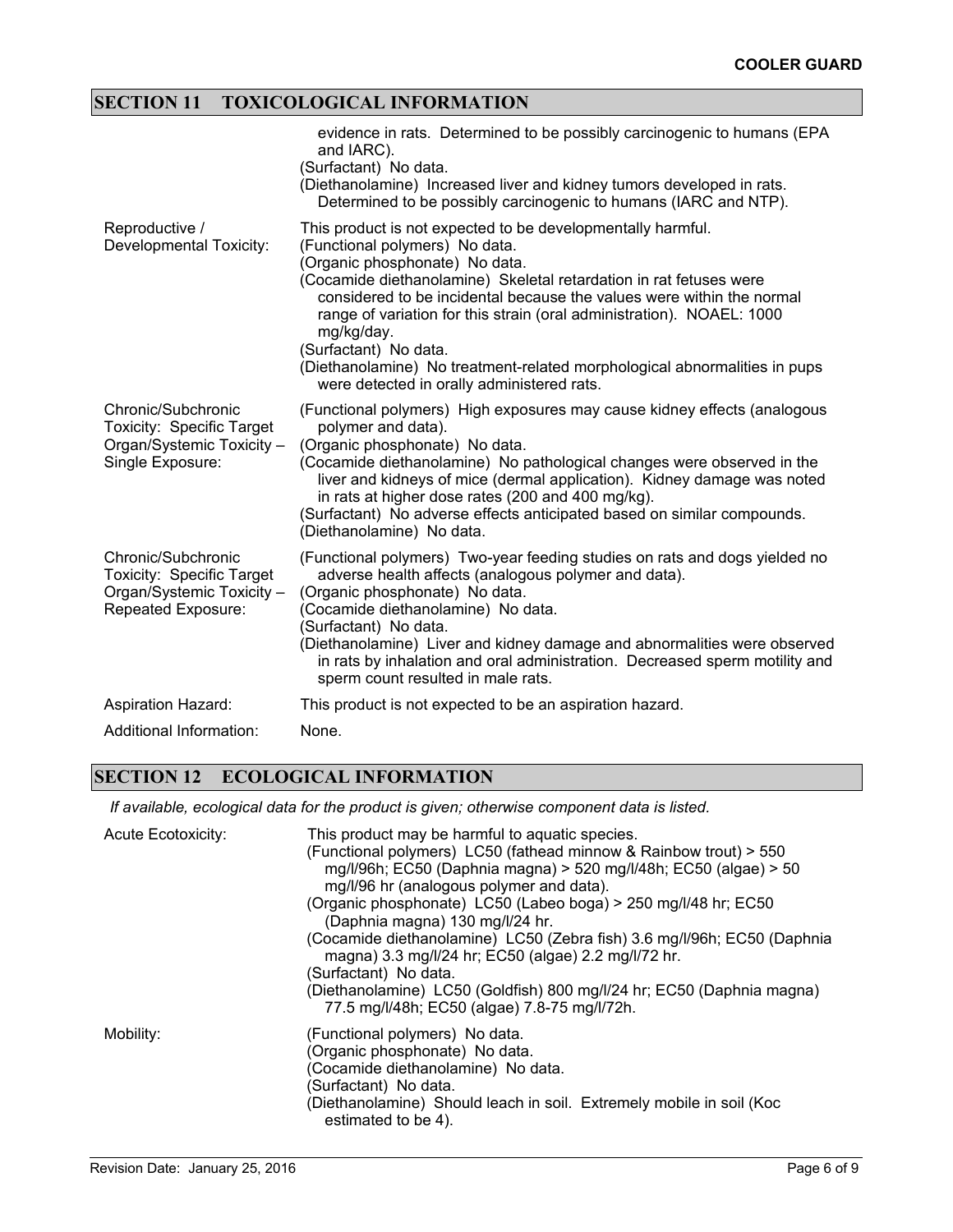## **SECTION 12 ECOLOGICAL INFORMATION**

| Persistence/Degradability: | (Functional polymers) Not readily biodegradable. Degradation may be slow<br>or negligible.<br>(Organic phosphonate) Not readily biodegradable (17% in 28 days).<br>(Cocamide diethanolamine) No data.<br>(Surfactant) No data.<br>(Diethanolamine) Expected to biodegrade fairly rapidly following acclimation<br>(97% in 10 days). |
|----------------------------|-------------------------------------------------------------------------------------------------------------------------------------------------------------------------------------------------------------------------------------------------------------------------------------------------------------------------------------|
| Bioaccumulation:           | (Functional polymers) No data.<br>(Organic phosphonate) No data.<br>(Cocamide diethanolamine) No data.<br>(Surfactant) No data.<br>(Diethanolamine) A bioconcentration factor (BCF) of <1 was estimated,<br>which suggests insignificant to low potential.                                                                          |
|                            |                                                                                                                                                                                                                                                                                                                                     |

Other adverse effects: None.

### **SECTION 13 DISPOSAL CONSIDERATION**

| Environmental precautions: | Prevent the material from entering drains or water courses. Do not<br>discharge directly to a water source. Advise Authorities if spillage has<br>entered watercourse or sewer or has contaminated soil or vegetation.                                                                                                                                                                  |
|----------------------------|-----------------------------------------------------------------------------------------------------------------------------------------------------------------------------------------------------------------------------------------------------------------------------------------------------------------------------------------------------------------------------------------|
| Product Disposal:          | Dispose in accordance with all local, state (provincial), and federal<br>regulations. Under RCRA, it is the responsibility of the product's user to<br>determine at the time of disposal, whether the product meets RCRA criteria<br>for hazardous waste. This is because the product uses, transformations,<br>mixtures, processes, etc. may render the resulting materials hazardous. |
| Container Disposal:        | Do not remove label until container is thoroughly cleaned. Empty<br>containers may contain hazardous residues. This material and its<br>container must be disposed of in a safe way.                                                                                                                                                                                                    |

#### **SECTION 14 TRANSPORT INFORMATION**

| DOT Proper Shipping Name:  | Not Regulated               |
|----------------------------|-----------------------------|
| UN Number:                 | Not applicable.             |
| UN Class:                  | Not applicable.             |
| <b>UN Packaging Group:</b> | Not applicable.             |
| Reportable Quantity:       | 100 pounds (Diethanolamine) |
| Marine Pollutant:          | None.                       |

*Transportation classifications may vary by container volume and may be influenced by regional or country variations in regulations. Consult current IATA Regulations prior to shipping by air.*

## **SECTION 15 REGULATORY INFORMATION**

| <b>US Toxic Substance Control</b><br>Act:               | All components of this product are in compliance with the inventory<br>listing requirements of the U.S. Toxic Substances Control Act (TSCA)<br>Chemical Substance Inventory.                                                                                                                        |
|---------------------------------------------------------|-----------------------------------------------------------------------------------------------------------------------------------------------------------------------------------------------------------------------------------------------------------------------------------------------------|
| Canadian Domestic Substance<br>List:                    | One or more component(s) of this product are not listed on the Canadian<br>Domestic List. Limited quantities may be permitted.                                                                                                                                                                      |
| EU Existing Inventory of<br><b>Chemical Substances:</b> | One or more component(s) of this product are not in compliance with the<br>inventory listing requirements of the E.U. Existing Inventory of Chemical<br>Substances (EINECS). One or more component(s) of this product have<br>not been pre-listed under REACh. Limited quantities may be permitted. |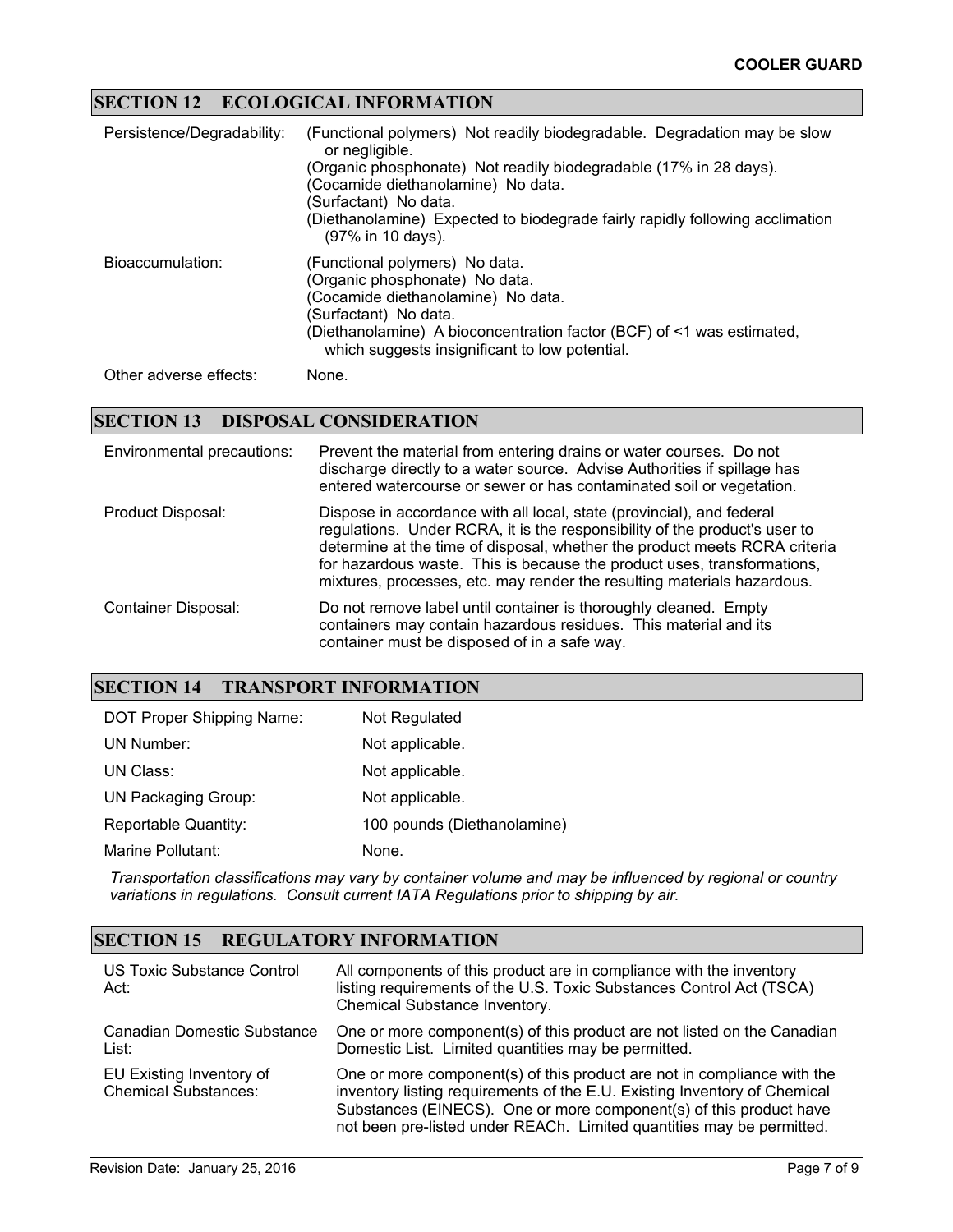# **SECTION 15 REGULATORY INFORMATION**

| TSCA Sec. 12(b) Export<br>Notification:                                  | This product does not contain a chemical at or above de minimis<br>concentrations which requires reporting.                                                                            |                                                                 |  |
|--------------------------------------------------------------------------|----------------------------------------------------------------------------------------------------------------------------------------------------------------------------------------|-----------------------------------------------------------------|--|
| <b>Canadian WHMIS</b>                                                    | D.2.A, D.2.B                                                                                                                                                                           |                                                                 |  |
| Classification:                                                          | This product has been classified in accordance with the hazard criteria of<br>the CPR and the SDS contains all of the information required by the<br>CPR.                              |                                                                 |  |
| Massachusetts Right-To-Know:                                             | Massachusetts' Right-To-Know Law:<br>- Diethanolamine                                                                                                                                  | This product contains materials subject to disclosure under the |  |
| New Jersey Right-To-Know:                                                | This product contains materials subject to disclosure under the New<br>Jersey's Right-To-Know Law:<br>- Diethanolamine (0686)                                                          |                                                                 |  |
| Pennsylvania Right-To-Know:                                              | This product contains materials subject to disclosure under the<br>Pennsylvania's Right-To-Know Law:<br>- Diethanolamine                                                               |                                                                 |  |
| California Proposition 65:                                               | This product contains materials which the State of California has found<br>to cause cancer, birth defects or other reproductive harm:<br>- Cocamide diethanolamine<br>- Diethanolamine |                                                                 |  |
| <b>SARA TITLE III-Section</b><br>311/312 Categorization (40<br>CFR 370): | Immediate, delayed hazard                                                                                                                                                              |                                                                 |  |
| SARA TITLE III-Section 313<br>(40 CFR 372):                              | This product contains materials which are listed in Section 313 at or<br>above de minimis concentrations:<br>- Diethanolamine                                                          |                                                                 |  |
| <b>CERCLA Hazardous</b><br>Substance (40 CFR 302)                        | This product contains materials subject to reporting under CERCLA and<br>Section 304 of EPCRA:<br>- Diethanolamine (100 pounds)                                                        |                                                                 |  |
| Water Hazard Class (WGK):                                                |                                                                                                                                                                                        | This product is water-endangering (WGK=2).                      |  |
| Other Chemical Inventories:                                              | Australia (AICS):                                                                                                                                                                      | One or more component(s) not listed.                            |  |
|                                                                          | China (IECSC):                                                                                                                                                                         | One or more component(s) not listed.                            |  |
|                                                                          | Japan (ENCS):                                                                                                                                                                          | One or more component(s) not listed.                            |  |
|                                                                          | Korea (KCI):                                                                                                                                                                           | One or more component(s) not listed.                            |  |
|                                                                          | Philippines (PICCS):                                                                                                                                                                   | One or more component(s) not listed.                            |  |

## **SECTION 16 OTHER INFORMATION**

| NFPA Rating - HEALTH:        | 3                                                                                                                                          |               |                  |
|------------------------------|--------------------------------------------------------------------------------------------------------------------------------------------|---------------|------------------|
| NFPA Rating - FIRE:          |                                                                                                                                            |               |                  |
| NFPA Rating - REACTIVITY:    | 0                                                                                                                                          |               |                  |
| NFPA Rating - SPECIAL:       | <b>NONE</b>                                                                                                                                |               |                  |
| SDS Date Issued:             | September 19, 2013                                                                                                                         |               |                  |
| <b>SDS Current Version:</b>  | 1.2                                                                                                                                        | Version Date: | January 25, 2016 |
| <b>SDS Revision History:</b> | v1.0 Initial version.<br>v1.1 Modified acute toxicity values for functional polymers (Section 11).<br>v1.2 Added product name (Section 1). |               |                  |